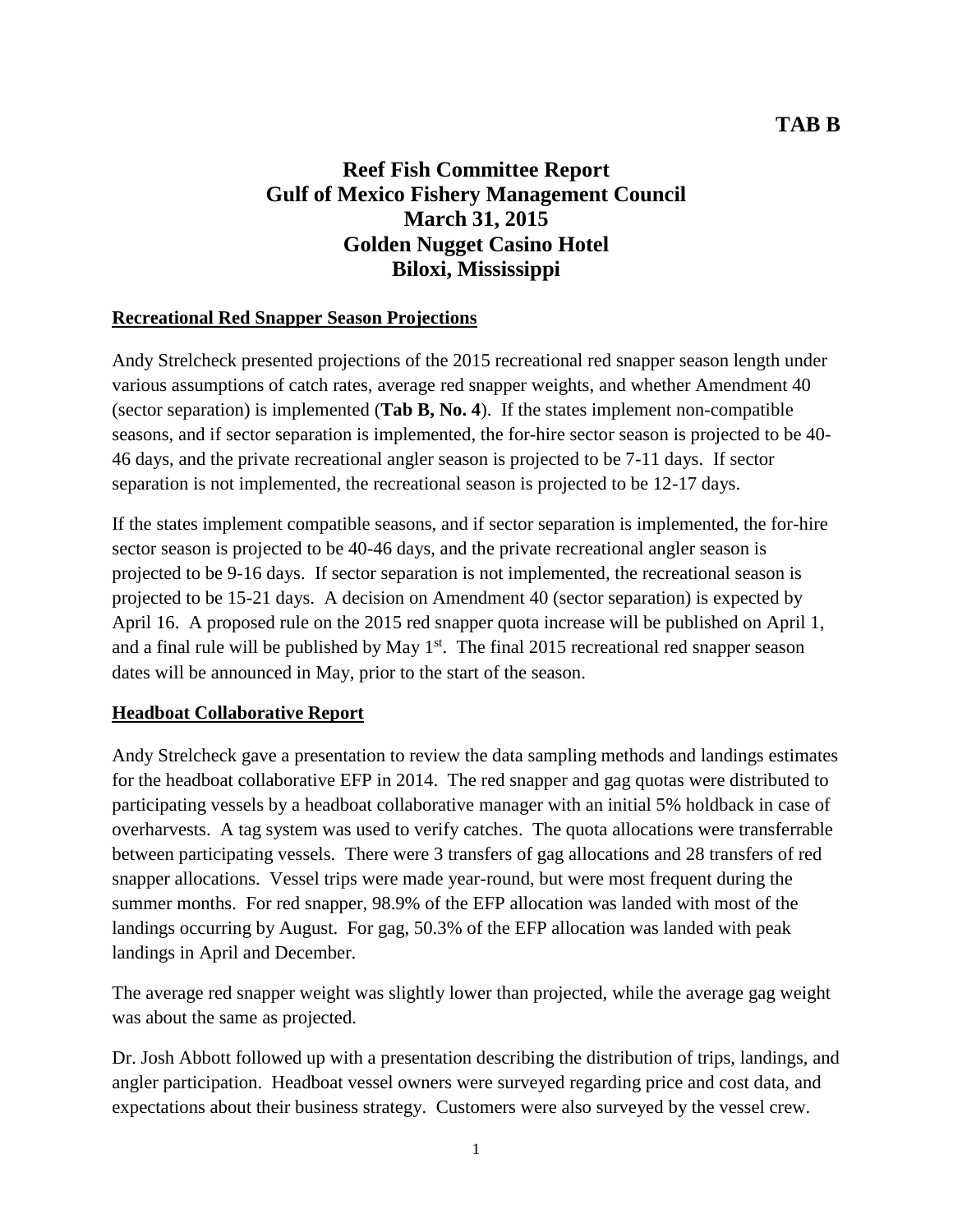An online survey is being developed as a follow-up for customers who provided an e-mail address.

Dr. Abbott noted that the number and overall seasonal distribution of trips did not change much in 2014, but landings (and trips) of red snapper and gag were much more evenly spread across the year. Discards per unit of angler effort on headboat collaborative vessels fell dramatically from 2013 levels.

# **Revised Draft – Amendment 39 – Regional Management of Recreational Red Snapper**

Dr. Steve Branstetter reviewed NMFS' proposed timeline for the approval of conservation equivalency plans (**Tab B, No. 10a**). Committee members inquired about the flexibility in the steps of the timeline for approving CE plans.

Staff presented the new structure of actions and alternatives for regional management (**Tab B, No. 10b**). In Action 4, modifying the federal minimum size limit, Dr. Crabtree pointed out that the preferred alternative would lower the minimum size limit, but the recent quota increase was a result of the selectivity for larger fish by the recreational sector.

The new Action 5 includes alternatives to allow regions to establish closed areas on the EEZ. The law enforcement AP expressed concern that enforcement could be more complicated with spatial closures. Dr. Crabtree noted that he does not support this action.

In Action 6, Proposed Alternative 8 would apportion the recreational quota among the regions such that each region's allocation provides an equivalent amount of fishing days. Andy Strelcheck provided preliminary estimates for each state's resulting allocation as follows: Florida: 45-54%; Alabama: 34-41%; Mississippi: 1%; Louisiana: 6-8%; and Texas: 4-5%.

Also in Action 6, Myron Fischer proposed to add a new alternative that is a combination of Preferred Alternative 5 and Alternative 7. He explained that this allocation would incorporate both historical landings and biological abundance in the allocation.

**By a voice vote, the Committee recommends and I so move to add an alternative to Action 6 to apportion the recreational quota among the regions selected in Action 3 (alt 2 & 3) based on 50% of the average historical landings formula used in Reef Fish Amendment 40 (50% from 1986-2013 and 50% from 2006-2013), and 50% based on the regional biogeographical differences in the stock used in the stock assessments.**

The Committee addressed an action for for-hire vessels federal permit restrictions. Staff noted that the preferred alternative was unnecessary for regions with approved CE plans, but the provision would need to remain in the event a region did not have an approved CE plan, or was not participating in regional management.

**By a voice vote, the Committee recommends and I so move to move the action for for-hire federal permit restrictions to considered but rejected.**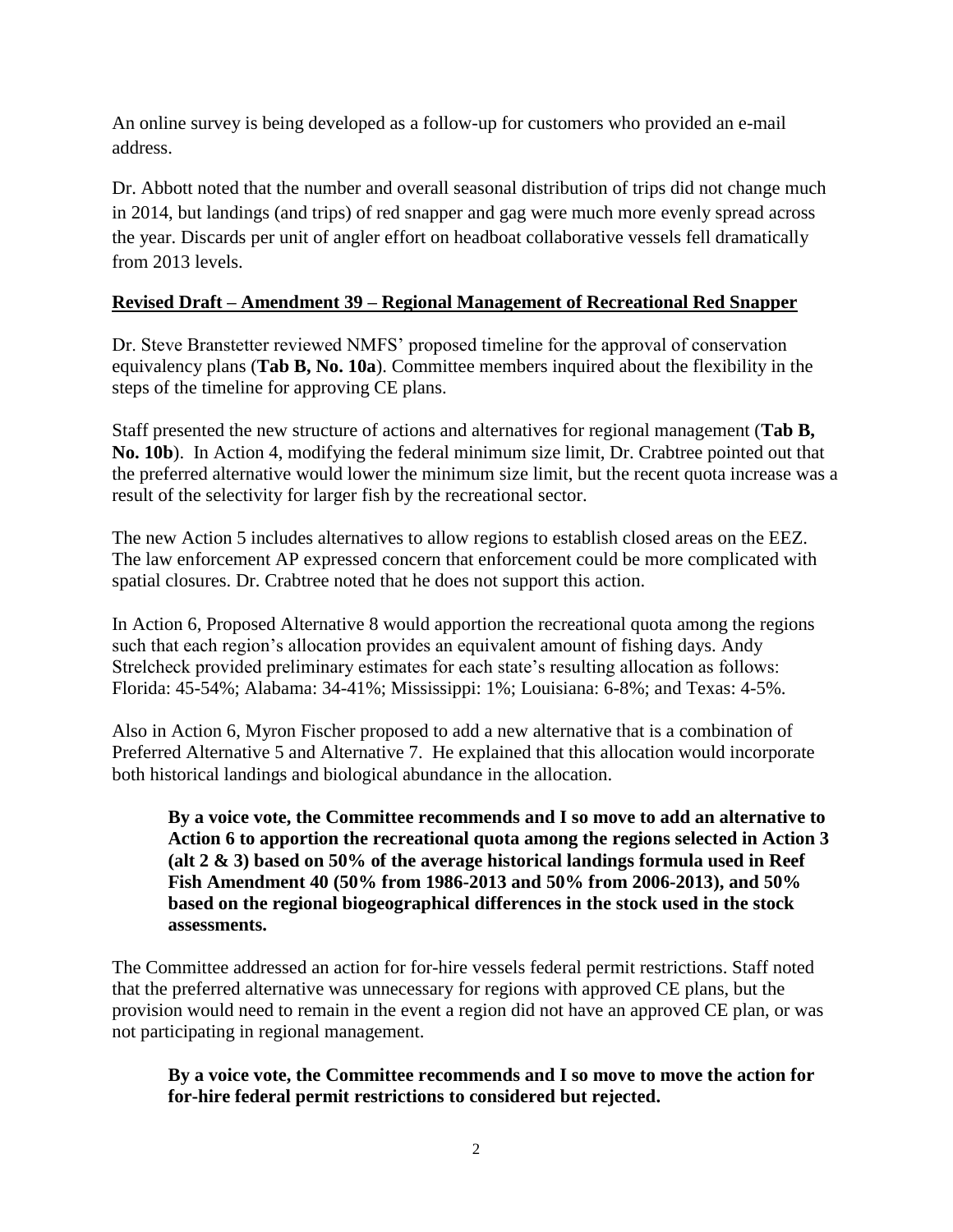Staff provided comments from the law enforcement AP relative to regional management. Enforcement concerns would be expected to arise from establishing various closed areas in the EEZ, and could increase costs for offshore enforcement. Although no sector specific regulations are yet in place, the AP expressed concern that different regulations would complicate enforcement. Finally, the LEAP requested to review the document again before final action is taken.

# **Options Paper – Joint South Florida Management**

Staff reviewed the Joint Generic Amendment on South Florida Management Issues. Staff noted that the document contained many actions and alternatives (133 options in total), and that the Committee may wish to consider streamlining the document where possible, especially with respect to those options which may be outside the scope of the document.

The Committee was presented with a flow chart which outlined the types of choices which could be made to modify management of yellowtail snapper, mutton snapper, and black grouper in the south Florida region, which is casually identified as the area off Florida south of  $28^{\circ}$  North latitude. The Committee was also asked to consider those portions of the document which examine delegation of some aspects of fisheries management for the aforementioned species, while also examining specific management changes

#### *Yellowtail Snapper*

Staff reviewed those actions addressing yellowtail snapper, noting which alternatives and options could be selected in tandem with others. Yellowtail snapper regulations are the same for the Gulf and South Atlantic Councils. The main concern with this species has been the closure of the South Atlantic's jurisdictional waters when the Gulf's jurisdictional waters were still open to fishing. It was noted that a multi-jurisdictional ABC and ACL may address that concern. Some concern was expressed about the effects of actions in the document and their potential impact outside of the south Florida region.

#### *Mutton Snapper*

Mutton snapper are currently thought to be healthy; however, fishermen have expressed concern with what they consider to be excessively high bag limits, especially during the May-June spawning season. Concerns of overharvest seem to focus on the recreational fishery; the commercial fishery typically targets mutton only when the price is such that doing so is profitable, which results in more sporadic commercial effort. The Committee also thought that changing the bag limits for mutton during the year might create confusion for fishermen, and that there should not be a cap on the commercial trip limit.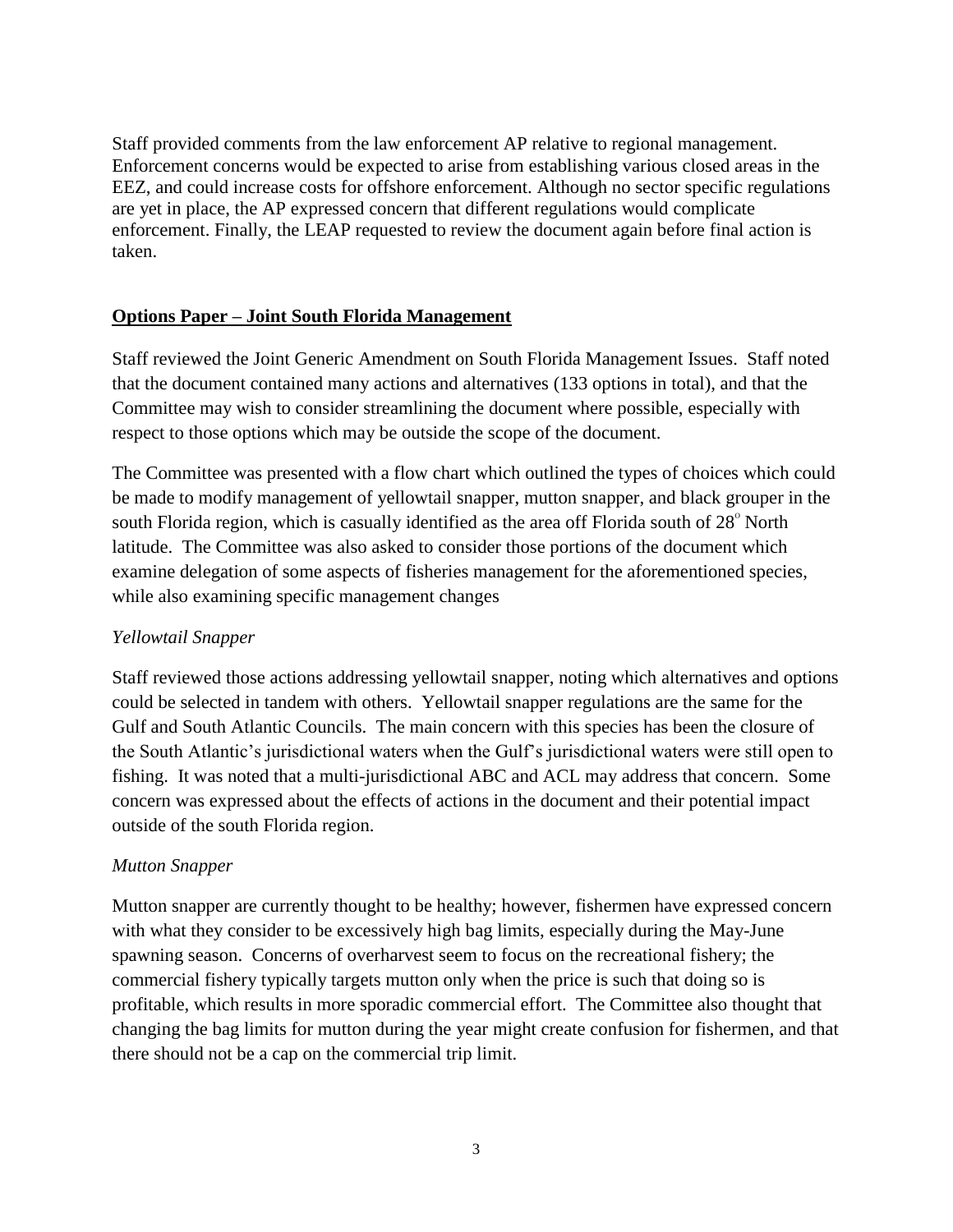**The Committee unanimously recommends, and I so move, in Action 6, to add Options 5a: 2 fish/person/day and 5b: 5 fish/person/day, to Alternative 5.**

**Alternative 5: Specify a commercial trip limit for mutton snapper for the handline sector during the spawning season (May and June) in the Gulf of Mexico and the South Atlantic.**

> **Option 5a: 2 fish/person/day Option 5b: 5 fish/person/day Option 5c: 10 fish/person/day Option 5d: Some other trip limit**

Gulf commercial fishermen are thought to catch mutton near the Tortugas. Law Enforcement AP (LEAP) members have remarked that any modification to the commercial trip limit should be done in numbers of fish as opposed to pounds to ease enforceability.

Staff continued going through the actions in the document. When discussing accountability measures (AMs), the Committee queried whether it was necessary to have AMs for species which are not overfished or experiencing overfishing. NOAA General Counsel advised that the Magnuson Act requires the establishment of annual catch limits and AMs for all managed species, regardless of stock status. However, the Council does maintain flexibility in determining just what those AMs should be. The Committee heard the South Atlantic Council's desire to use language in Alternatives 3 and 4 of Action 9 which reflected language in the South Atlantic Council's Generic AM Amendment; however, the Council elected not to change the current language recommended by NMFS for ease of implementing necessary management measures.

**The Committee unanimously recommends, and I so move, in Action 9, to add back in Options 5a and 5b in Alternative 5.**

**Alternative 5: If recreational landings reach or are projected to reach the recreational ACL, NMFS would close the recreational sector for the remainder of the fishing year, unless, using the best scientific information available, NMFS determines that a closure is unnecessary.**

**Option 5a: If the species is overfished**

| <b>Sub-option 5a(1): For yellowtail snapper</b> |  |
|-------------------------------------------------|--|
| Sub-option $5a(2)$ : For mutton snapper         |  |
| Sub-option $5a(3)$ : For black grouper          |  |
| <b>Option 5b: Regardless of stock status</b>    |  |
| <b>Sub-option 5b(1): For yellowtail snapper</b> |  |
| Sub-option $5b(2)$ : For mutton snapper         |  |
| <b>Sub-option 5b(3): For black grouper</b>      |  |

Staff reviewed actions pertaining to black grouper. The Committee was concerned about the effects of some actions on those waters in both Councils' jurisdictions occurring outside of the "south Florida" area.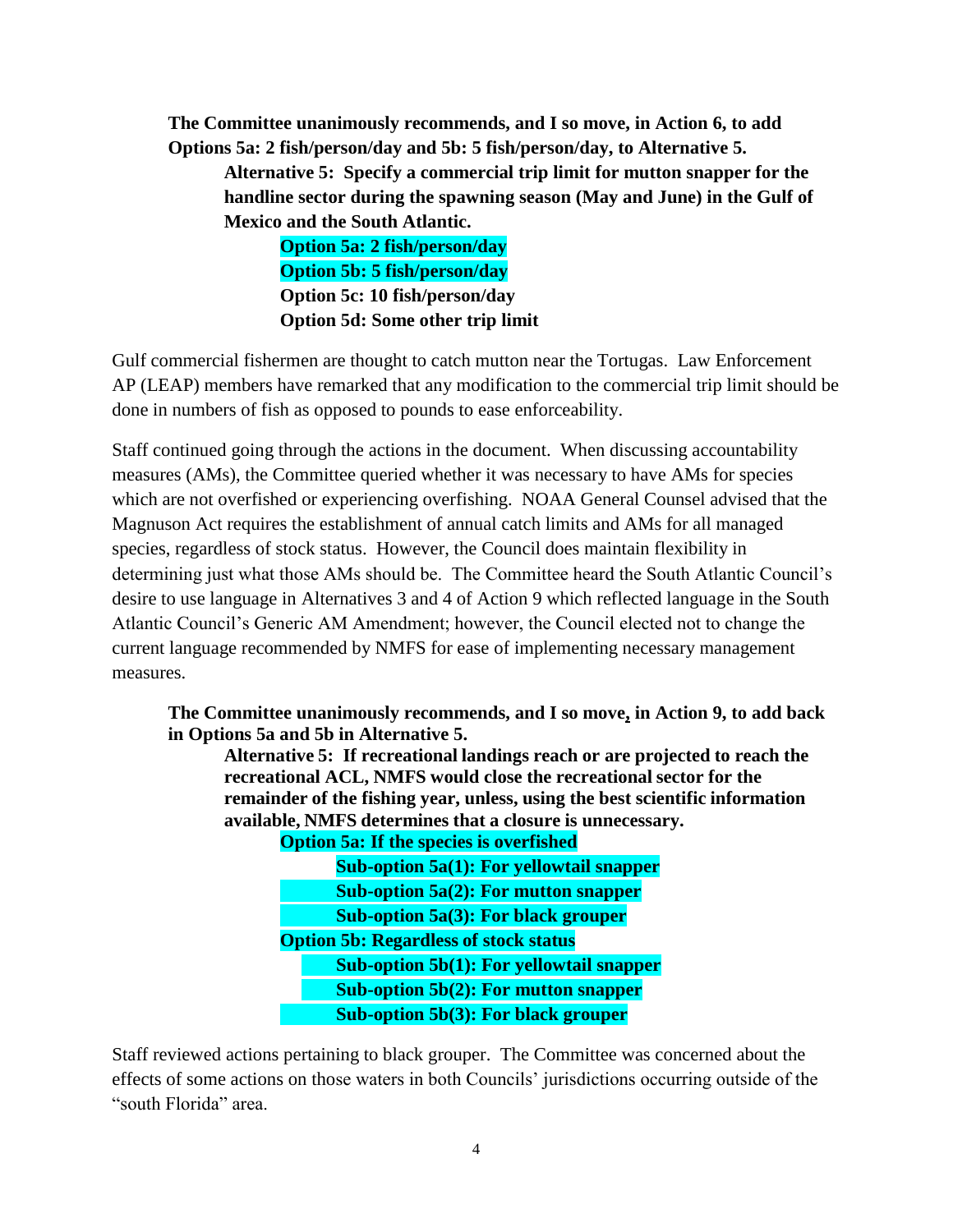**The Committee unanimously recommends, and I so move, in Action 10, to remove Alternative 2b to the Considered but Rejected Appendix.**

**Alternative 2: Remove the shallow-water grouper closure for all affected grouper species in the Gulf of Mexico and the South Atlantic:**

**Option 2a: from the Dade/Monroe County line on the east coast of Florida to Shark Point on the west coast of Monroe County, Florida. Option 2b: Throughout each Council's jurisdiction.**

**The Committee unanimously recommends, and I so move that in Action 10 to remove Alternative 5,** *Establish identical regulations for the shallow-water grouper seasonal closures throughout the Gulf and South Atlantic***, to the considered but rejected appendix.**

**Alternative 5: Establish identical regulations for the shallow-water grouper seasonal closures throughout the Gulf and South Atlantic:**

**Option 5a: Adopt the Gulf shallow-water grouper seasonal closures for the Gulf and South Atlantic.**

**Option 5b: Adopt the South Atlantic shallow-water grouper seasonal closures for the Gulf and South Atlantic.**

**Option 5c: Establish new and identical regulations for shallow-water grouper seasonal closures in the Gulf of Mexico and the South Atlantic.**

The Committee reviewed a motion by the South Atlantic Council to add an alternative to Action 11 which would modify the commercial seasonal closure for black grouper in the Gulf of Mexico and the South Atlantic; however, the Committee elected not to include such an alternative in the document.

The Committee noted that the main concern with groupers in the south Florida region concerned conflicting regulations for gag, red grouper, and black grouper. Attempting to add South Atlantic shallow-water grouper species to the Gulf's shallow-water grouper species composition was viewed as excessive work for species which have little to no landings in the Gulf. A Committee member reminded the Committee that the goal of this amendment is to simplify management for those stakeholders in south Florida, and the current effort seemed to be overcomplicating the issues. The Committee agreed that significant time was likely to be necessary to work on the amendment at the Joint Council meeting in June in Key West.

Staff continued reviewing proposed actions pertaining to black grouper. The Committee acknowledged that the South Atlantic shallow-water grouper closure was instituted primarily to protect spawning aggregations of gag. The following two motions were made because the Committee thought they were outside of the scope of the document.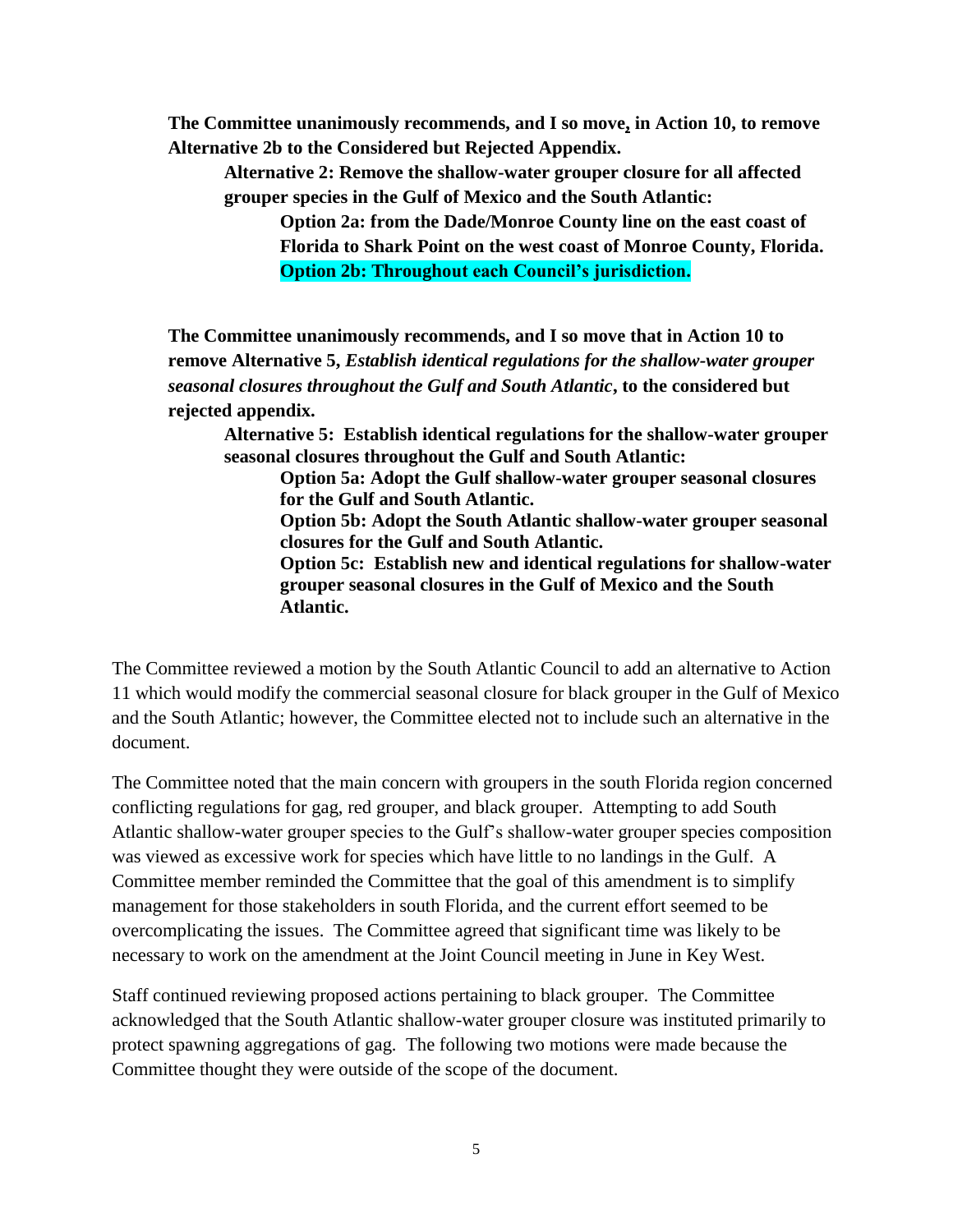**The Committee unanimously recommends, and I so move, in Action 11 to remove Alternative 6 to the Considered but Rejected Appendix.**

**Alternative 6: Remove black grouper from recreational aggregate bag limits in the Gulf of Mexico.**

**The Committee unanimously recommends, and I so move, in Action 11, Alternative 8, to remove Sub-option 8c to the Considered but Rejected Appendix.**

**Alternative 8: Establish a recreational bag limit for black grouper. Option 8a: One fish/person/day Option 8b: Two fish/person/day Option 8c: Three fish/person/day Option 8d: Four fish/person/day Option 8e: Apply this bag limit only to the following area(s): Sub-option 8a: Off Monroe County Sub-option 8b: In federal waters off Florida Sub-option 8c: In federal waters of the Gulf and the South Atlantic**

The Committee asked that staff modify alternatives in the document referring to Monroe County to adopt the delineated area proposed by the Joint South Florida Committee for other alternatives in the document, specifically: "from the Dade/Monroe County line on the east coast of Florida to Shark Point on the west coast of Monroe County, Florida." Concurrently, the Committee heard feedback from the LEAP stating that creating separate grouper regulations for a county or other delineated area would cause enforcement problems. Committee members remarked that establishing county-specific regulations was not preferred and would further complicate management, as is currently being considered under Action 12. Additional LEAP comments indicated that education on when to use circle hooks and when to use other hook types may be more appropriate than establishing additional regulations.

#### **Options Paper – Framework Action to Adjust Gag ACL and Season**

Staff reviewed the actions and alternatives in an options paper for a framework action to increase the gag ACL and ACT, and modify the recreational gag fishing season. Action 1 contains alternatives to adjust the recreational ACL and ACT through 2017, and to adjust the commercial ACL and eliminate the commercial ACT. The Committee had no comments on the alternatives in Action 1.

Action 2 contains alternatives to eliminate the fixed December 3-31 recreational gag closed season, adjust the starting date of the recreational gag season, or adopt a split season. Mr. Atran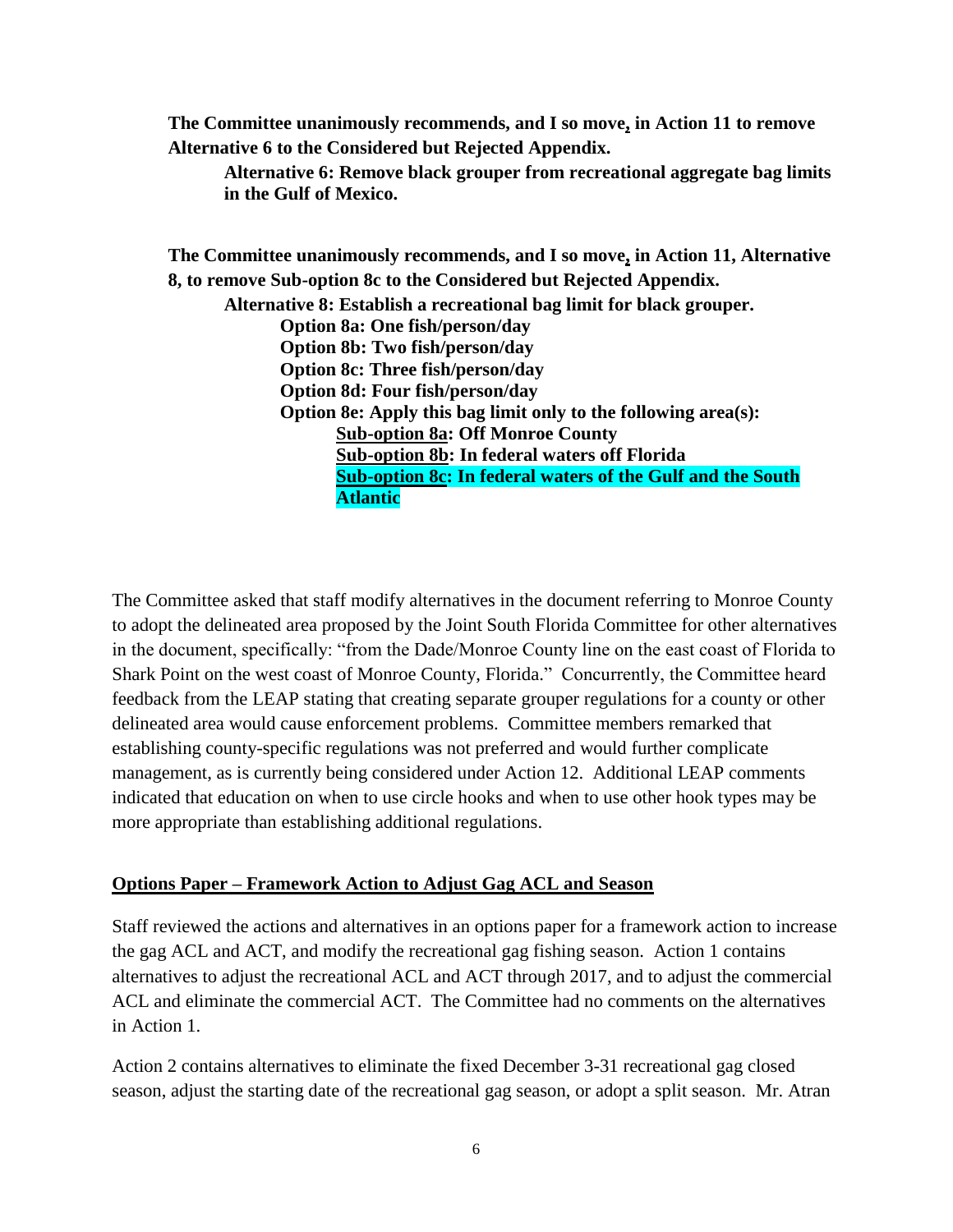noted that the framework amendment could not be completed in time to change the opening date for 2015, but it might be possible to eliminate the December closed season in 2015 and change the starting date for 2016.

Under Action 2, Alternative 3, Committee members felt that there would be insufficient time to back-calculate a starting date that would allow the season to remain open through the end of the year. They suggested it would be better to set a fixed opening date, and if possible, a fixed closing date. For Action 2, Alternative 4 (split season), staff was looking for guidance on how to split the season. A suggestion was made to have the first season open in the spring (March/April), and the second season in the fall. The Committee had no comment on whether the first season length should be based on being open for a fixed number of day or for a fixed percentage of the quota. Mr. Atran related that staff would prepare a draft framework action for final action at the June Council meeting.

# **Final Action – Framework Action for Modifications to Greater Amberjack Allowable Harvest and Management**

The committee reviewed the framework action considering changes to Greater Amberjack management measures. (**Tab B, No. 7a**). Three actions were considered and preferred alternatives were selected.

Action 1 considers modifications to Greater Amberjack ABC, ACL, and ACT values. The committee discussed that the stock is overfished and overfishing is occurring as of the most recent stock assessment.

**The committee recommends and I so move that in Action 1, to have Alternative 3, option (a) be the preferred alternative.**

**Alternative 3-Set a constant ABC at the level recommended the Scientific and Statistical Committee (SSC) for 2015 Option a: Apply ACL/ACT Control Rule: Commercial Buffer = 15% Recreational Buffer = 13%**

Next, the committee considered changes to the recreational minimum size limit. There is concern that the current minimum size limit allows harvest of immature females and increasing the size limit would allow more individuals to reach reproductive maturity before entering the fishery.

**The committee recommends and I so move that in Action 2.1, that Alternative 3 be the preferred alternative.**

**Action 2.1: Modify the Recreational Minimum Size Limit for Greater Amberjack Alternative 3: Modify the minimum size limit for greater amberjack to 34 inches FL.**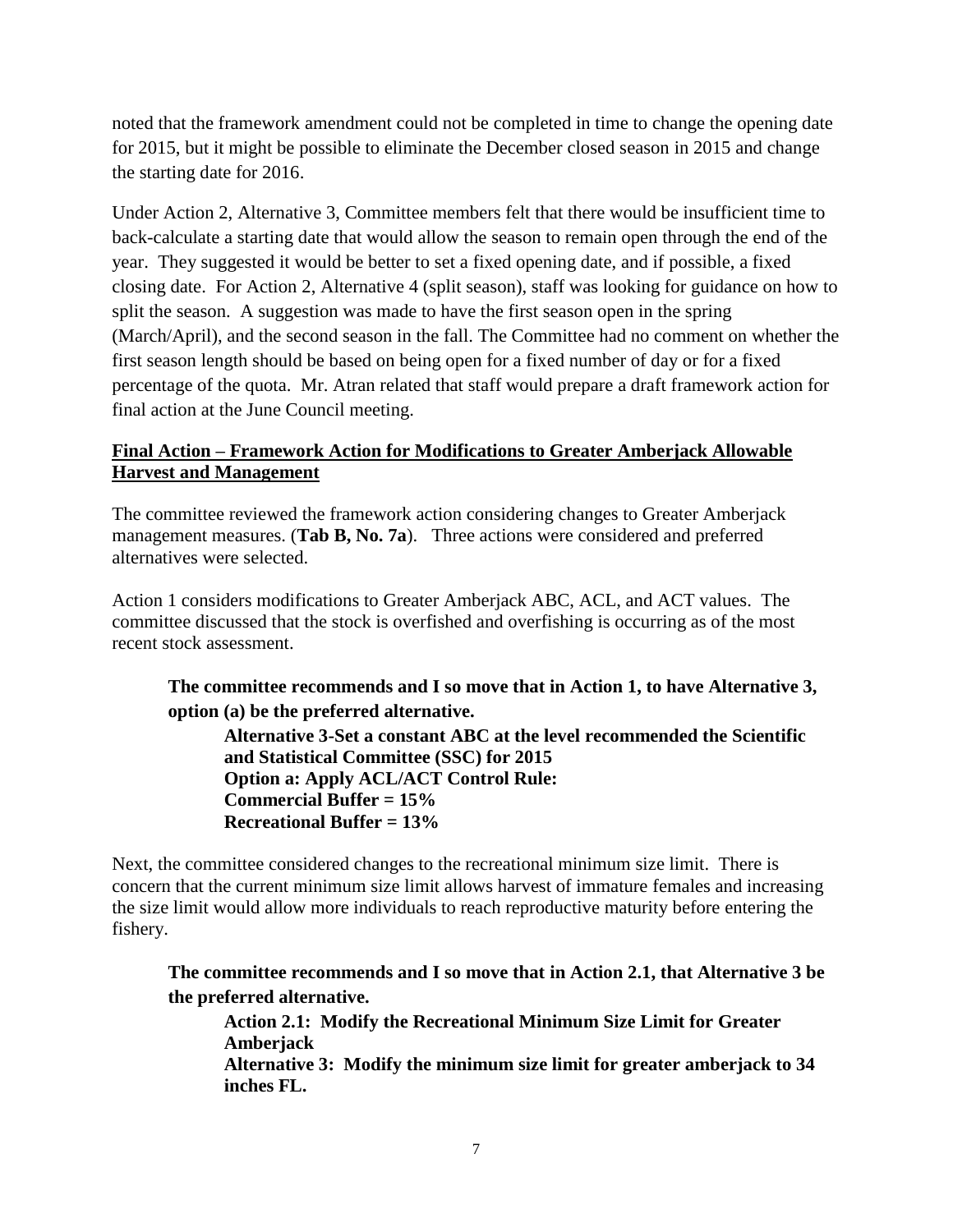The committee also considered changing the current recreational closed season for Greater Amberjack. The current June 1 to July 31 closed season was enacted in Reef Fish Amendment 35 to extend the season. However, this prevented harvest during summer, the period of historically peak effort and it could be preferable to close from March through May coinciding with the spawning season.

# **The committee recommends and I so move that in Action 2.2, that Alternative 3 be the preferred alternative.**

#### **Action 2.2: Modify the Recreational Closed Seasons for Greater Amberjack Alternative 3: Modify the recreational seasonal closure to March 1 - May 31.**

Finally, the committee considered commercial management measures. A 1,923 pound gutted weight trip limit was established in Reef Fish Amendment 35 to reduce the rate of commercial harvest for this species and extend the commercial season. The committee discussed that overages have historically occurred for this fishery but the current trip limit is working well for the industry and no large overages have occurred as a result.

# **The committee recommends and I so move that In Action 3, to select Alternative 1 as the preferred alternative**

**Alternative 1: No Action – Maintain the 1,923-lb gutted weight trip limit (2,000-lb whole weight trip limit) for greater amberjack. Note: The current regulation is specified in pounds whole weight.**

# **Scoping Summaries – Amendment 36 –Red Snapper IFQ Modifications**

Staff reviewed the scoping document (**Tab B, No. 8a**) and provided a summary of the comments received for each of the items for potential modification. Due to time constraints, the Committee deferred further discussion on the list of items under consideration and document timeline until full Council.

#### **Revised Draft – Amendment 28 – Red Snapper Allocation**

Staff presented the management alternatives and discussed methods used to compute the recreational and commercial allocations for each alternative. Committee members discussed the effects of the MRIP recalibration of catch estimates and selectivity changes in the recreational sector. The Committee approved the following motion:

# **By a vote of 5 to 3, the Committee recommends, and I so move to make Alternative 9 the preferred alternative.**

**Alternative 9: The increase in allowable harvest (due to changes in recreational data) from the update assessment will be allocated to the recreational sector. The percentage increase in the recreational sector should be that amount attributable to recalibration of MRIP catch estimates and the change in size selectivity. Based on red snapper quotas between 2015**